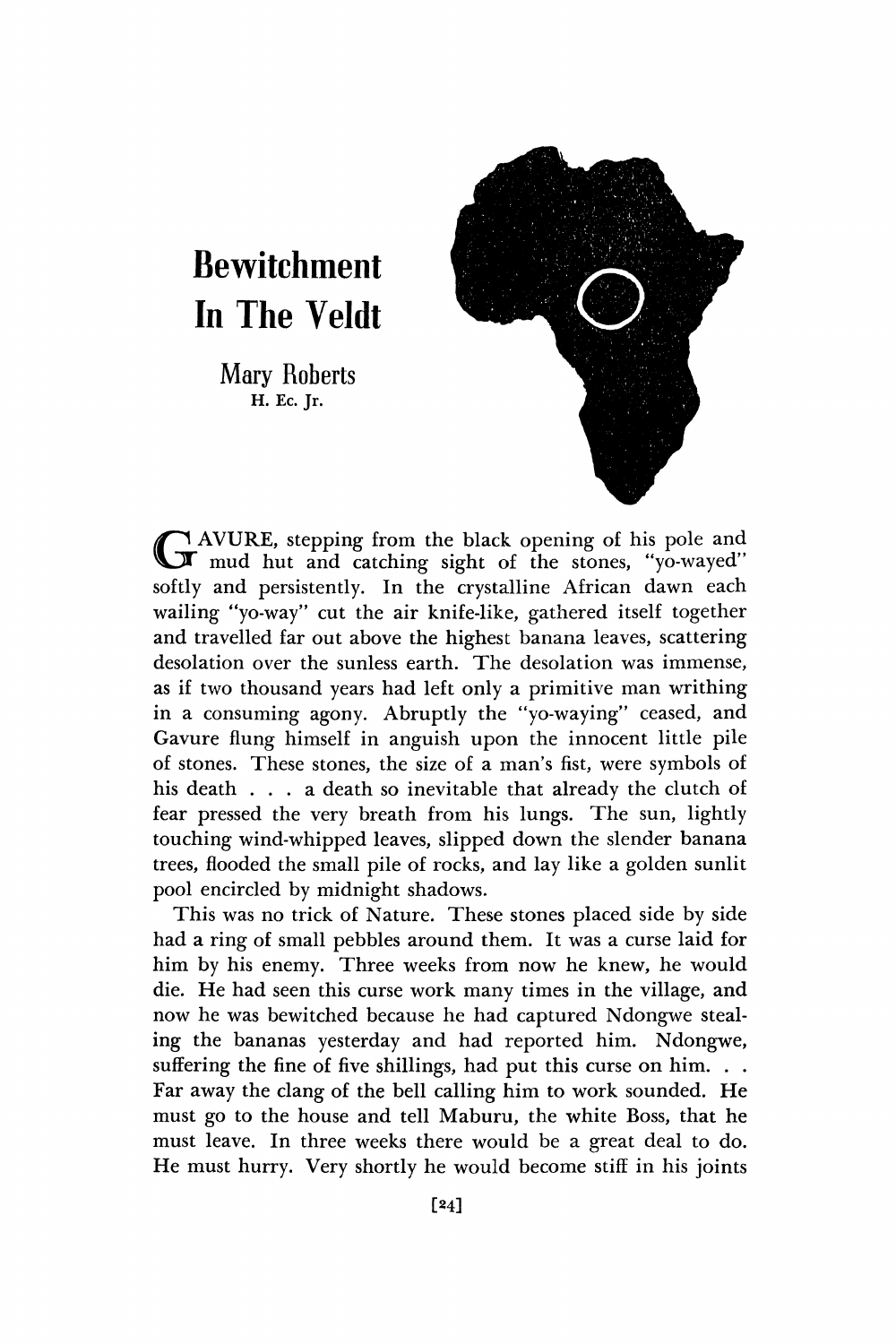### *May} 1941 2*

and unable to walk, then suddenly he would stop eating and then . . . but he must not think of it. No one had escaped this curse, the most deadly of all given by the Chimoyo tribe.

SLOWLY he stood up. Already his joints had begun to feel stiff. . . In his imagination he could hear the death drums, the loud wailing of the village mourners. The sun, temporarily behind a cloud, left the world grey and forbidding.

Slowly Gavure presented himself at the doorway of Maburu's house. Mayi, the American wife of Maburu, catching sight of him, began to give orders.

"Gavure, bring the roses from the bushes near the potato bed—and you must not forget to take the medicine to kill the beetles on those bushes. Yesterday you forgot to bring the mealies and the beets and ... "

Gavure was trembling, and beneath his black skin the blood had receded to leave it bleached to greyness—it was no fantasy, and Mayi, victor of a thousand spirited word battles, shrank back while Gavure, never taking his eyes from her face, stepped closer.

"I am going to die," he said, "in three weeks—my enemy has bewitched me and I will die."

Hurriedly, as if remembering his promise to accomplish much, he sprang into a frenzy of action while he found the garden tools. He must find Maburu and demand a pass for his village so that he could go this evening. He flung away the basket and looked for Maburu.

^I/TOLENTLY he knocked at the office door, and without waiting for an answer he stepped in. The lighted rectangle of the doorway showed up the strange gaunt figure, the twitching fingers, the restless fear-ridden eyes, the uncontrolled distortion of the loose working face.

"I must go home now, immediately, to my home at Dunhu my government pass is here at your office."

Gavue stood staring wildly at the white man as he looked up. He breathed heavily, his blood-shot eyes brightly crimson in his black face and his slathering lips moving savagely. Yesterday in the same office, he had stood all nonchalant bravado, to receive his five shillings, a reward for capturing the fruit thief. Now he had forgotten the elegant walking stick he had coveted for so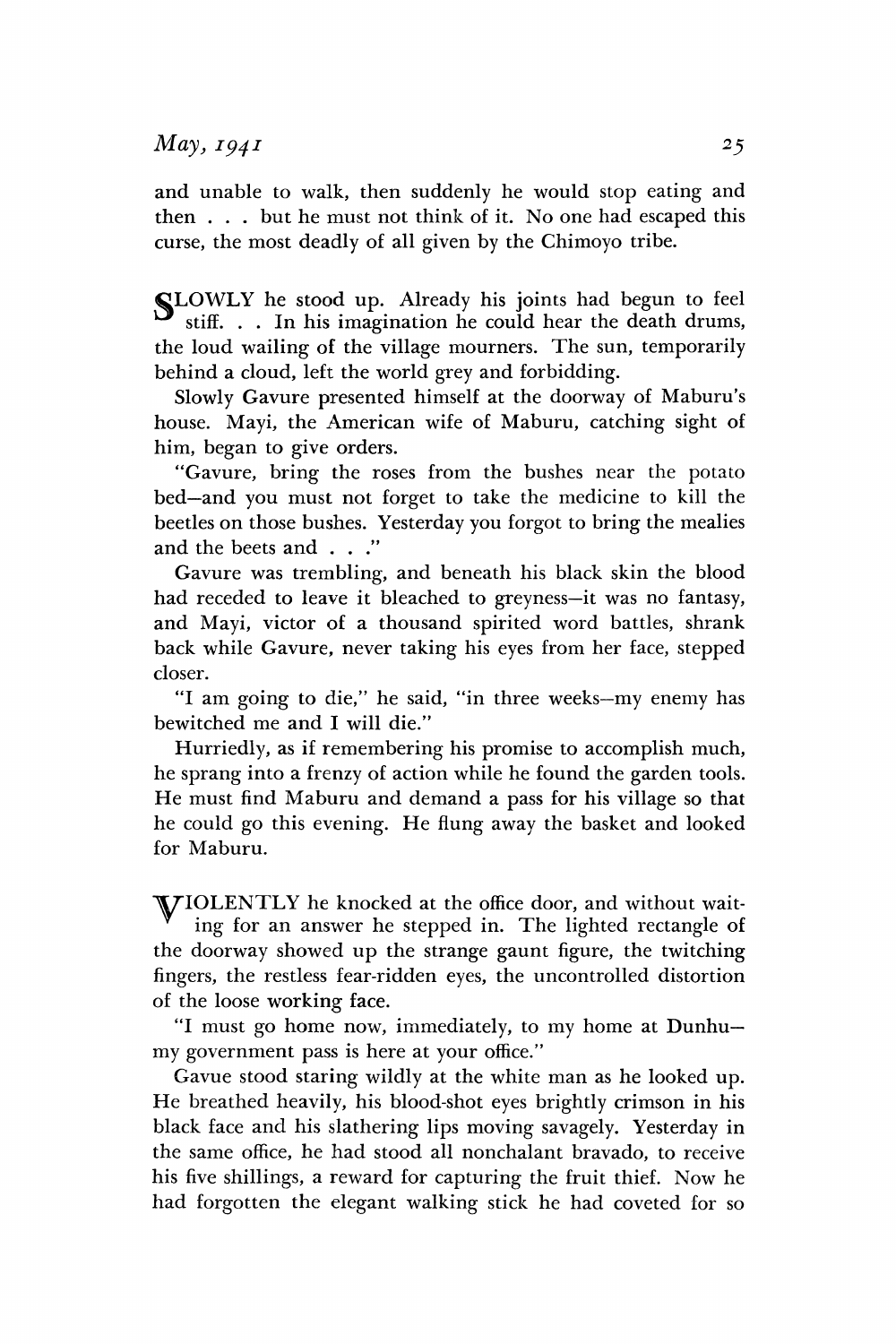long and finally bought. He sensed a flexing of his master's will and was not prepared to angle skillfully to change it—he merely realized a senseless obstacle to an invincible purpose.

"Why do you want to go, Gavure?"

"I have plenty of work to do there."

Gavure viciously jabbed a speculative finger through the hole in his felt hat, with the sly satisfaction of a cat pouncing, and quickly prepared another excuse.

"Also my head, she is aching—I must go away now."

"Oh, no, Gavure—you want to go to the dispensary. I'll write an excuse for you."

WITH the last cunning of a beaten animal, Gavure tried a final dodge.<br>"No no six! Veterday my sister year, ill and I must go home." final dodge.

"No, no, sir! Yesterday my sister was ill and I must go home."

Gavure, looking into the firm hazel eyes of the Boss, only half comprehended that he had been refused his pass. On other occasions any one of these excuses would have been good. He didn't realize that his wild manner bespoke a more serious reason to the experienced teacher. With childish abandon he shouted, "If you will not let me go I will go anyway."

Gavure's bony knuckles gleamed whitely as he clenched his hands in an agony of futility before flinging himself into the sunshine. Outside, he stood poised for an instant in the bright light, like some clownish figure cut in black paper against the whitewashed building. Worn out by his outburst, he collapsed weakly, a huddled and shapeless form in khaki shorts and patched shirt. His thoughts seemed to tear with ineffective fingers at the webs of fear which shrouded his mind.

All the golden morning Gavure sat, his mind a stage for the dreams of a mad man; he did not notice his friends standing near by, openly staring and whispering. Two or three times he had answered ineffectually the simply worded questions the Boss asked him. As yet he had given the other natives no clue to his behavior; their shrugging shoulders and garrulous talking were the only responses to any queries.

THE lengthened shadow of the water tower fell across his knees, and Gavure realized that it was very late in the afternoon. Now he felt like an old man whom the fever had left; his legs were bent and his head seemed bowed by a great num-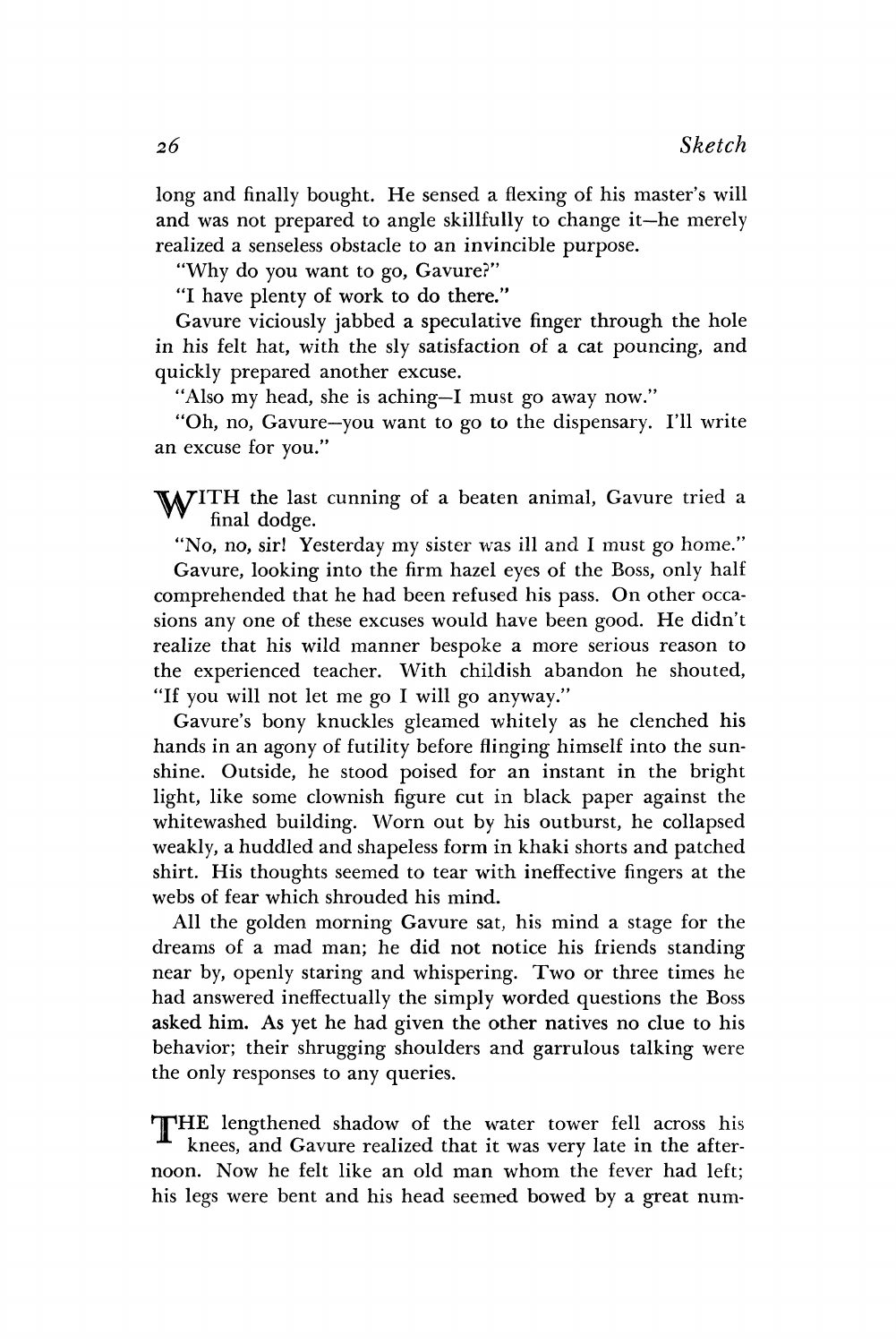#### *May, 1941* **27**

ber of years. He could hear the sharp crack of the screen door and then Maburu's voice.

"How are you, Gavure? You must go now, and tonight you need not irrigate the garden."

The native, startled from his dreams, flung up his arm as if for protection, and then, in the cracked voice of a very ill man, repeated:

"I am going to die; there is nothing that can save me; the white man's God cannot save me from Gwa—I must return to Dunhu for proper burial."

To the white man's persistent reasoning Gavure only answered:

"Dico! Dico! it is true. I will die, die," and his rising voice shrieked his own sentence. He heard nothing, but his tongue seemed to move without volition as he thought out loud.

"Boss—you can hear it, can't you?"

"Hear what—Gavure?"

"That! It is the sound of my feet on the dusty road near Dunhu—There! You can see them! My relatives and the mourners—Already my blood moves more slowly, and Gwa has caused this soreness in my legs."

Placing a large hand on Gavure's tense shoulder, the white man shook him.

"Don't be a fool, Gavure—your legs are as good as mine. The sounds you hear are in your head—see—look about you—this is not Dunhu. Those people have come to see me, not to mourn for you—get up and ask the girl to give you food and then go to your hut. . . . Did you hear me, Gavure?"

Gavure shook his ox-like shoulders and turned his head as in a dream.

"You are wrong, Boss—Gwa has taken me. .. . I will return to my home."

SUDDENLY the Boss shivered and drew back as if from a brief contact with the supernatural as the shadow of Gavure fell across his legs. With a grief matching that of the luckless native, he watched Gavure turn about and start down the long white road which luridly divided the ebony expanse of veldt. The sun showed a thin crimson rim over the toy-like mound that represented a hill in that barren country. Once again the white man felt that contact with the strange world from which he was